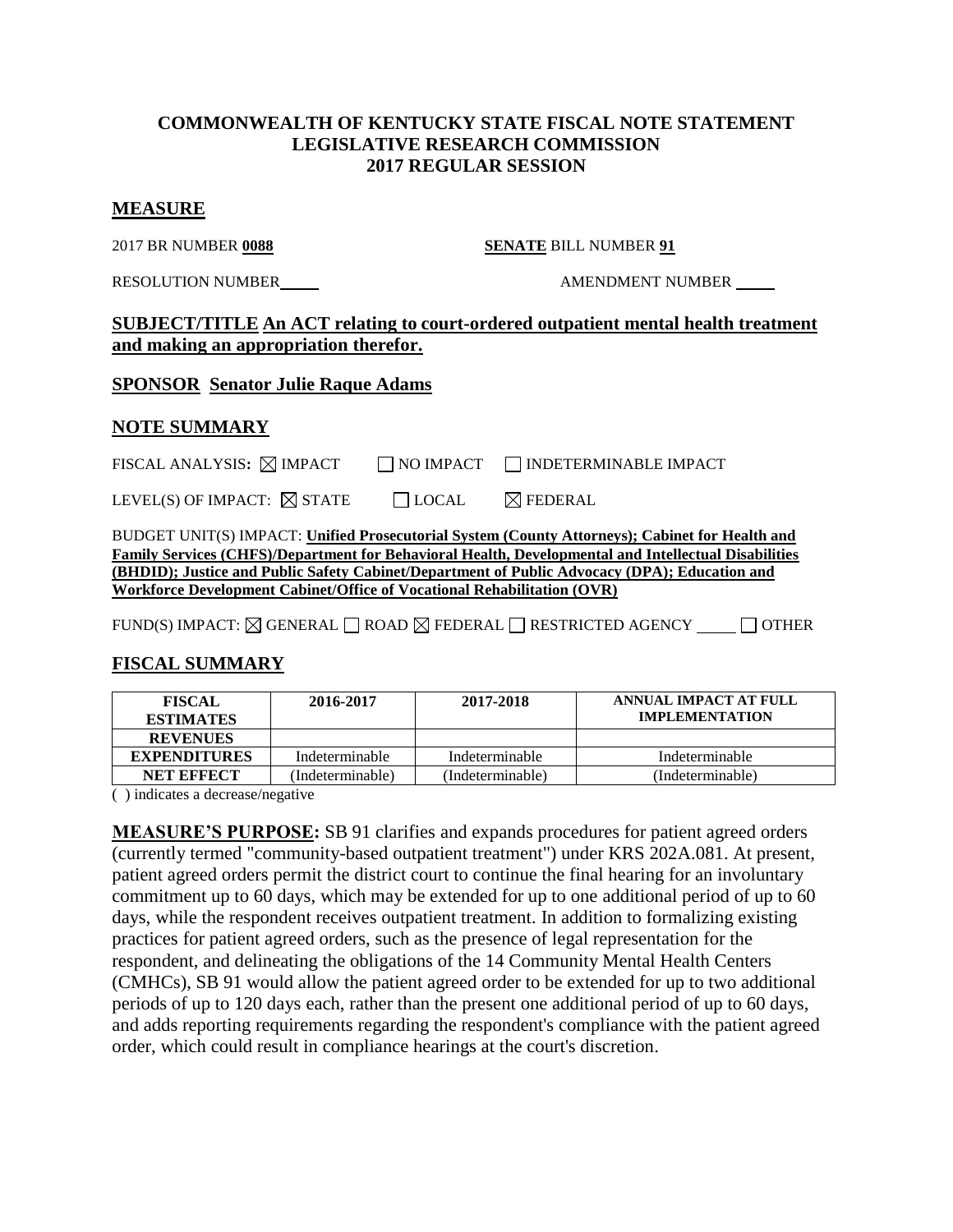SB 91 also establishes a process for a district court to order assisted outpatient treatment (AOT) for a person diagnosed with a serious mental illness, who is not currently, or in the process of being, involuntarily committed to a hospital; who was involuntarily hospitalized at least twice in the past year (after the final hearing for involuntary commitment), and for whom AOT is the least restrictive alternative method of appropriate treatment available. Before AOT can be ordered, individuals must be assessed by a qualified mental health professional and found to be unlikely to adhere to voluntary outpatient treatment based upon clinical observation, review of treatment history, and identification of anosognosia (the failure to recognize one's diagnosis of serious mental illness).

Currently, patient agreed orders for outpatient mental health treatment can be only initiated by hospital/outpatient staff as an alternative if a mentally ill individual is, or is in the process of being, involuntarily committed to a hospital. Per statute, a mentally ill person can be involuntarily committed to a hospital if he or she poses a danger, or threat of danger, to him or herself or others as a result of mental illness; can reasonably benefit from treatment; and for whom hospitalization is the least restrictive method of treatment available.

## **PROVISIONS/MECHANICS:**

Section 1 clarifies that the presence of the respondent's attorney is required and the presence of a peer support specialist or other support person is allowed at the time of agreement for a patient agreed order. It also changes terminology from "community-based outpatient treatment" to "patient agreed order" and requires the district court, prior to the hearing, to appoint an outpatient provider agency recognized by Cabinet for Health and Family Services (CHFS) to assemble a multi-disciplinary team for devising a proposed written treatment plan. This would likely be one of the CMHCs, although CHFS could recognize other outpatient provider agencies. Section 1 stipulates that the multi-disciplinary team shall provide reasonable opportunities for the person and others requested by the person to participate in the treatment plan's development, follow any advanced directive for mental health treatment executed by the person, and include evidencebased practices (EBPs) as well as a crisis plan incorporating access to crisis services 24 hours a day in the proposal.

Section 1 also specifies that the treatment plan included in the patient agreed order shall be limited in scope to the recommendations in the proposed treatment plan. The outpatient provider agency is required to monitor the respondent's adherence to the patient agreed order and regularly report to the court that ordered the respondent's release. This report can be either in written format, in person, or via electronic means, at the court's discretion. Substantial failure to comply with the patient agreed order may result in involuntary hospitalization, initiated via recommendation by the multi-disciplinary team and sworn affidavit, if current criteria for involuntary hospitalization is met. Examinations to determine whether the conditions for involuntary hospitalization are met may be performed at a CMHC.

Section 1 permits the patient agreed order to be extended for up to two additional periods of up to 120 days each, if it is determined during another hearing that the person has failed to adhere to one or more of the conditions of the prior patient agreed order, that continued outpatient treatment is appropriate and necessary, and that the parties continue to be in agreement with the patient agreed order. The presence of the respondent's attorney is required and the presence of a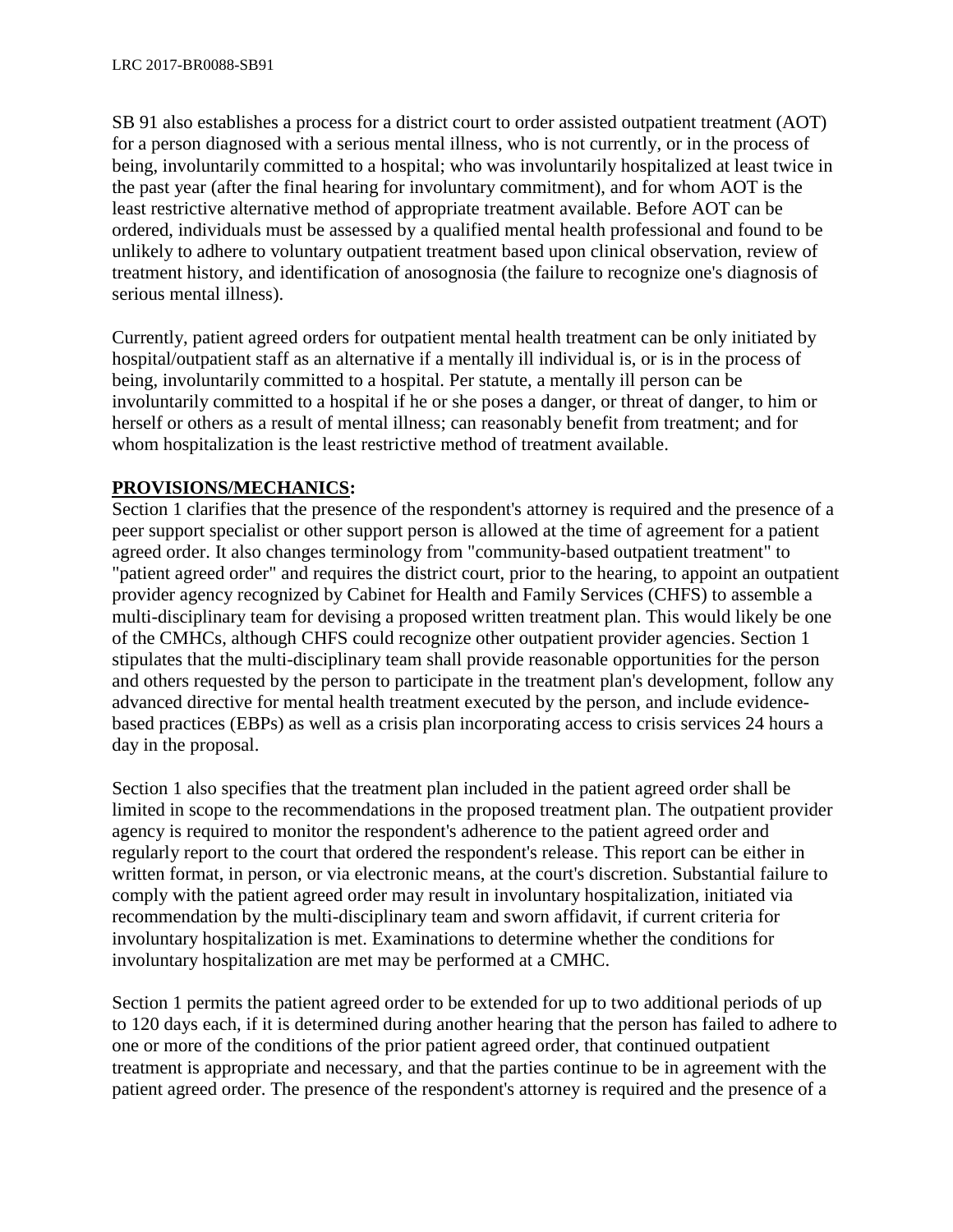peer support specialist or other support person is allowed during the hearing and "appropriate and necessary" is based upon the recommendations of the multi-disciplinary team.

Further provisions in Section 1 direct coverage of patient agreed order services by Medicaid in the same manner as all other covered behavioral health services and that patient agreed orders are reported to the Kentucky Commission on Services and Supports for Individuals with Mental Illness, Alcohol and Other Drug Abuse Disorders, and Dual Diagnoses (House Bill 343 Commission).

Section 2 amends KRS 202A.261 to exempt non-state operated or contracted mental hospitals or institutions from the requirement of providing court-ordered AOT services.

Section 3 amends KRS 202A.271 to stipulate that non-state operated or contracted mental hospitals or institutions providing court-ordered AOT services be paid at the rates negotiated with the Department for Behavioral Health, Developmental and Intellectual Disabilities or local CMHC.

Section 4 identifies the included elements in a petition for district court-ordered AOT. It specifies that the following may file the petition: qualified mental health professional, peace officer, County Attorney, Commonwealth's Attorney, a spouse, relative, friend, or guardian of the person concerning whom the petition if filed; or any other person. By statute, the County Attorney (KRS 202A.016) prepares petitions and participates in the presentation of evidence for involuntary hospitalizations.

Section 4 requires the district court to examine the petitioner under oath to determine if there is probable cause to believe the respondent should be court-ordered to AOT. If so, then the court can order the respondent to be examined by a qualified mental health professional whose findings shall be certified within 72 hours of the hearing, unless the court has already received the certified findings of such an examination conducted within five days prior to the filing of the petition. The court must set a date for a hearing within six days from the date of the examination to determine if the respondent should be court-ordered to AOT. If the court finds there is no probable cause to believe the respondent should be court-ordered to AOT, then the proceedings shall be dismissed.

Section 5 outlines the manner in which the respondent is transported to the hospital or site designated by CHFS for the examination by the qualified mental health professional. The district court may order the sheriff, peace officer, or designee to transport the respondent to the examination site. When the court is authorized to issue such an order, the court may issue a summons directed to the respondent to appear at a specified time and place for the examination. If the respondent fails to appear for the examination, then the court may order the sheriff or peace officer to transport the respondent to the examination site.

Section 6 establishes criteria for determining who may be district court-ordered to AOT. Individuals must have been involuntarily hospitalized at least twice in the past year (after the final hearing for involuntary commitment), diagnosed with a serious mental illness, and unlikely to adhere to voluntary outpatient treatment as assessed by the qualified mental health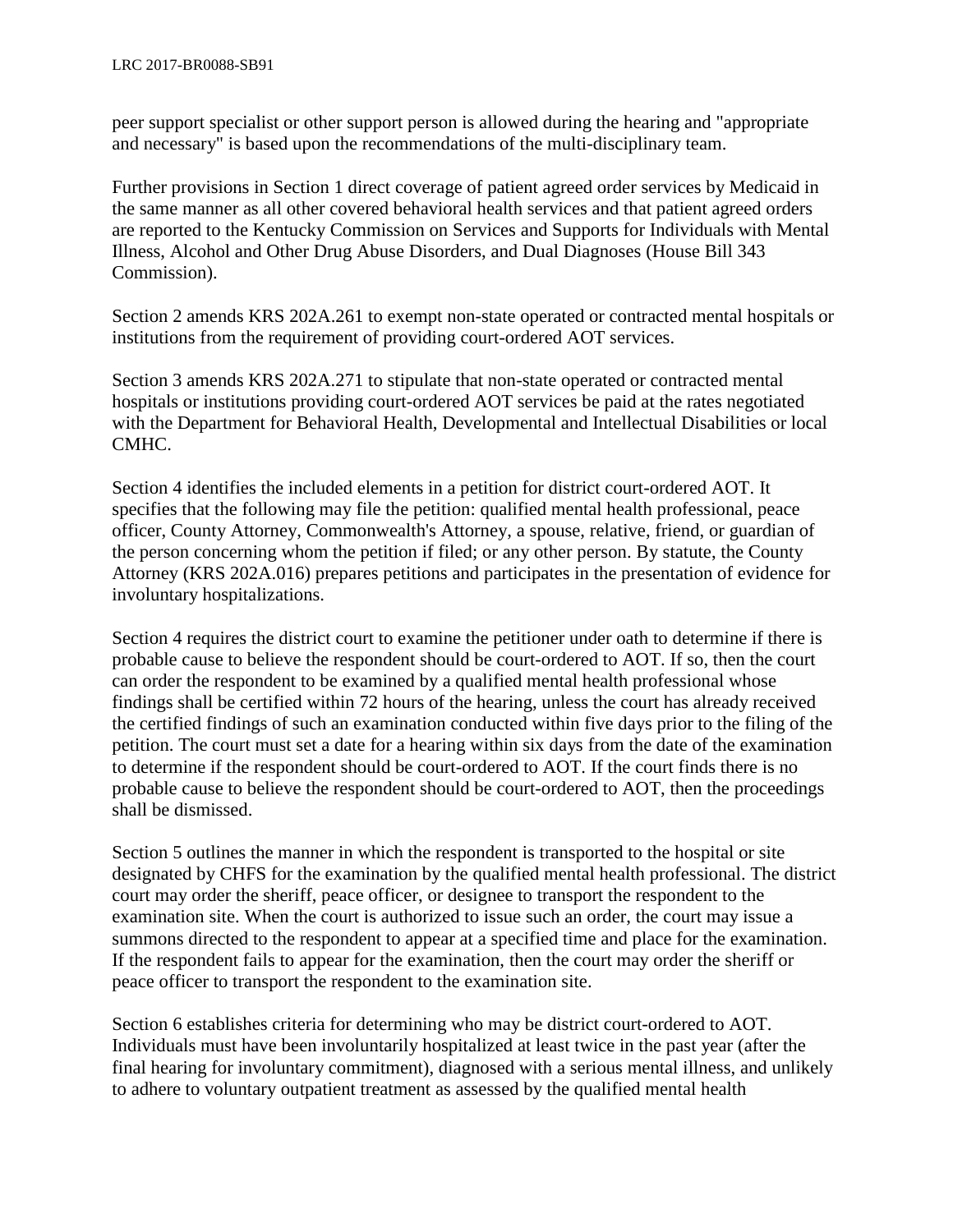professional, based upon clinical observation, review of treatment history, and identification of anosognosia. AOT also must be the least restrictive alternative method of appropriate treatment available.

Section 7 requires the qualified mental health individual who examined the respondent to present a proposed written treatment plan to the district court no later than the date of the hearing to determine if the respondent should be district court-ordered to AOT. The proposed treatment plan shall be developed in the same manner as that for patient agreed orders denoted in Section 1.

Section 8 states that the presence of the respondent's attorney is required and the presence of a peer support specialist or other support person is allowed during a hearing and at all stages of a proceeding for district court-ordered AOT. The respondent shall be afforded an opportunity to present evidence, call witnesses on his or her behalf, and cross-examine adverse witnesses. If the respondent does not appear at the hearing and appropriate attempts to elicit his or her appearance have failed, then the court may conduct the hearing in the respondent's absence. The qualified mental health individual recommending court-ordered AOT shall testify at the hearing, in person or via electronic means, as to how the respondent meets the criteria for court-ordered AOT as specified in Section 6 and how each category of proposed evidence-based treatment in the plan is essential to the maintenance of the respondent's health or safety.

If the district court does not find by clear and convincing evidence that the respondent meets the criteria for court-ordered AOT as specified in Section 6, then the court shall deny the petition and dismiss the proceedings against the respondent.

If the district court does find by clear and convincing evidence that the respondent meets the criteria for court-ordered AOT as specified in Section 6, then the court may order the respondent to receive AOT for up to 360 days. The order shall include a treatment plan, limited in scope to the recommendations in the proposed treatment plan and shall be reported to the (House Bill 343 Commission).

If the district court orders AOT, Section 9 mandates the court to appoint an outpatient provider agency recognized by CHFS. This would likely be one of the CMHCs, although CHFS could recognize other outpatient provider agencies, to assemble a multi-disciplinary team for monitoring the respondent's adherence to the order and regularly reporting to the court that ordered the respondent's release. This report can be either in written format, in person, or via electronic means, at the court's discretion.

Section 10 stipulates that the respondent's substantial failure to comply with district courtordered AOT may constitute presumptive grounds for an authorized staff physician to order a 72 hour emergency admission pursuant to KRS 202A.031. Failure to comply with court-ordered AOT shall not be grounds to find the respondent in contempt of court.

Section 11 allows the respondent to request the court-ordered AOT to be stayed, vacated, or modified by the district court at any time. Section 11 also permits the treating qualified mental health professional to propose a material change to the court-ordered treatment plan, meaning an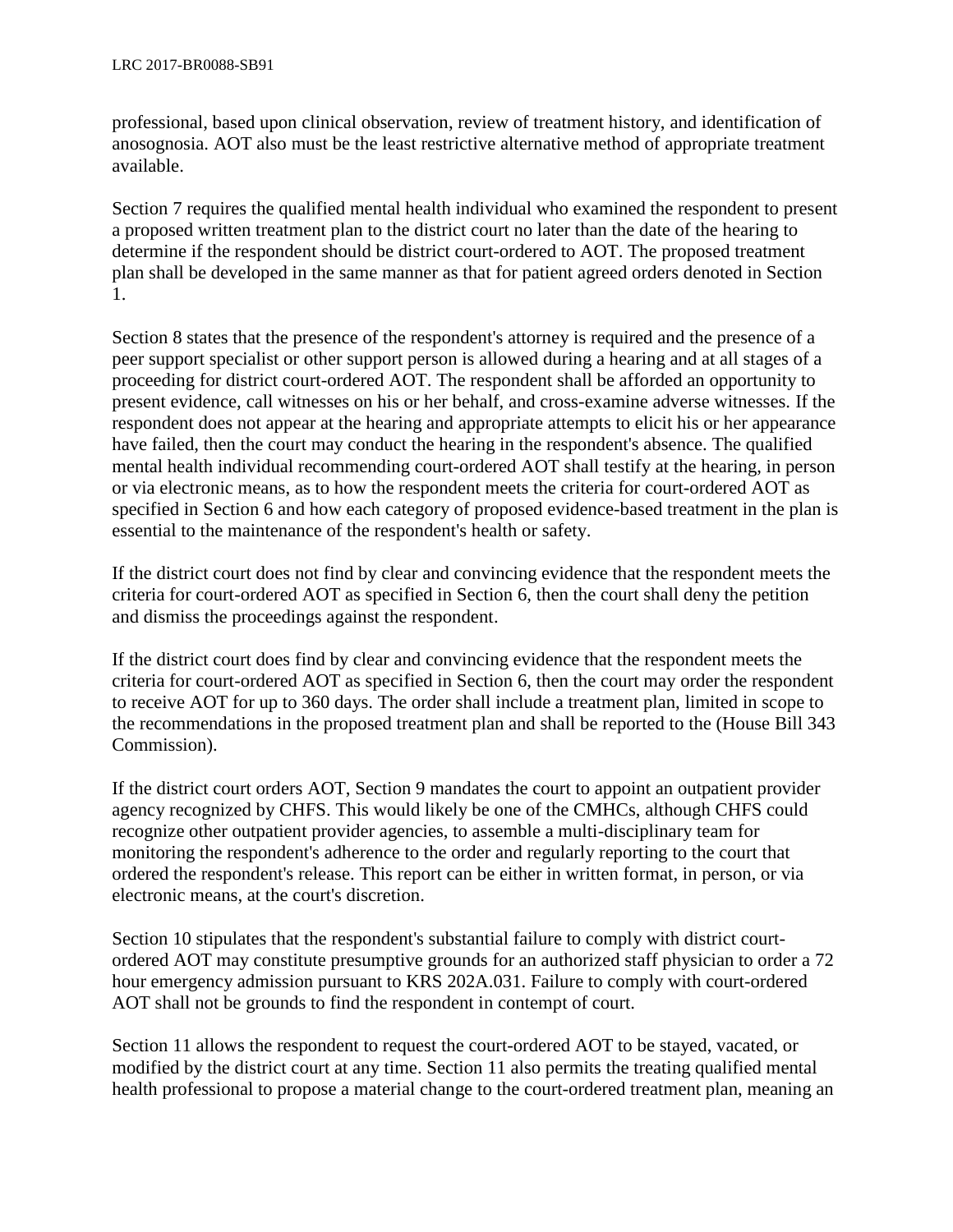addition or deletion of a category of services, to the court. If the respondent agrees to the material change, then the court may approve the change without a hearing. If the respondent does not agree to the material change, then the court shall hold a hearing within five days of receiving the proposed change.

Within 30 days of the expiration of the court-ordered AOT, the original petitioner may petition the district court for an additional period of court-ordered AOT. Procedures for consideration of the petition shall be identical to the procedures for implementing the initial period of courtordered AOT, except that the parties may mutually agree to waive the requirement for a new hearing. The respondent shall be represented by an attorney in responding to the petition for an additional period of court-ordered AOT.

Section 12 directs coverage of district court-ordered AOT services by Medicaid in the same manner as all other covered behavioral health services.

Section 13 states that implementation of Sections 4 to 14 of this Act is contingent upon adequate funding by a unit of state or local government, special purpose governmental entity, or any other entity able to utilize funds. Funds may be provided from federal, state, or local resources or from private resources.

Section 14 names Sections 4 to 14 of this Act "Tim's Law."

# **FISCAL EXPLANATION:**

## **Estimates of Potential Patient Agreed Orders and District Court-Ordered AOT Cases**

The Department of Public Advocacy (DPA), via the Protection and Advocacy Division (an independent entity within DPA), stated that state hospitals reported an average of about 150 community-based outpatient treatment agreed orders annually in the last three years.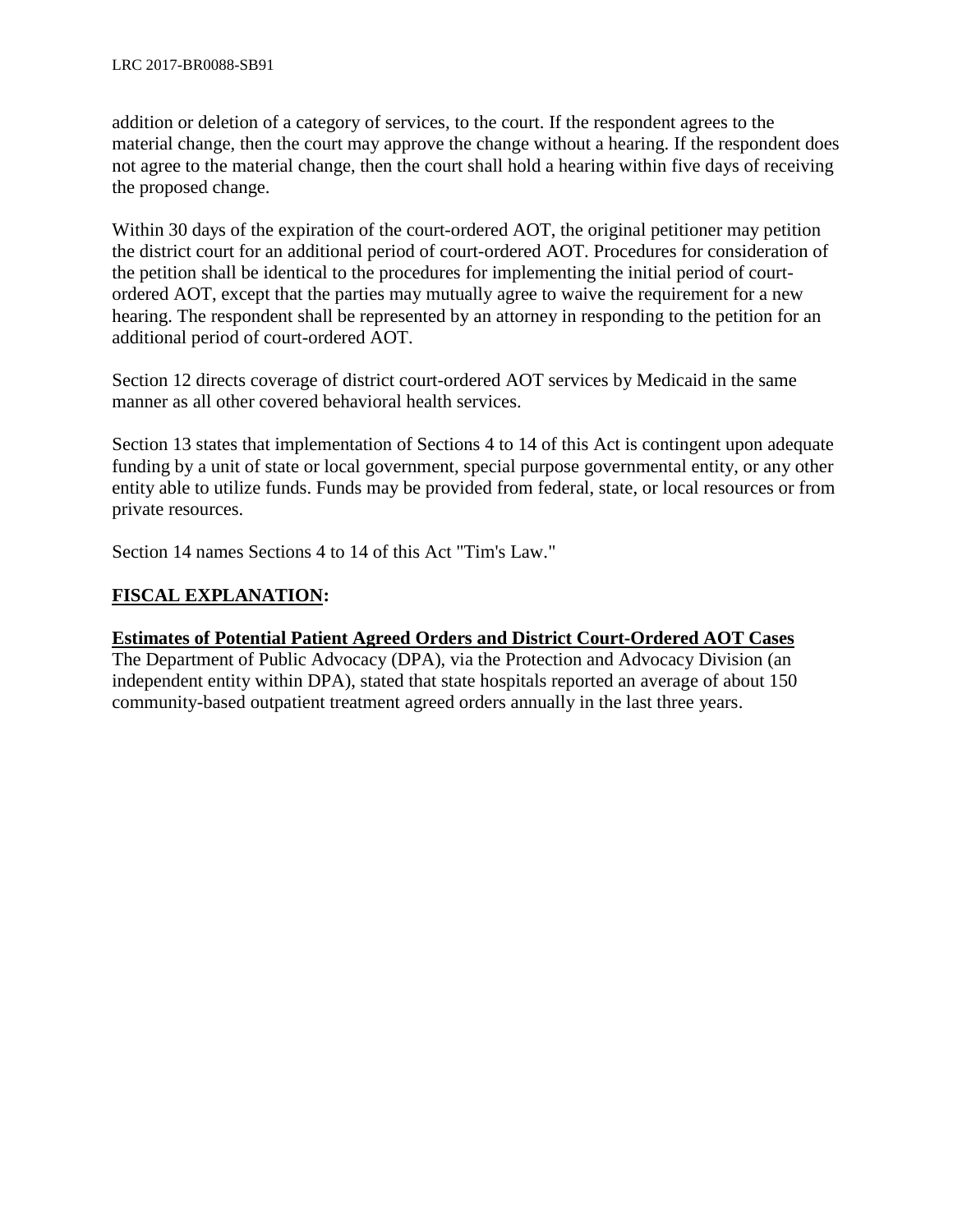| INDIVIDUALS WITH MULTIPLE ORDERS INVOLVING INVOLUNTARY COMMITMENT                                                                       |  |              |  |                |                |  |  |  |
|-----------------------------------------------------------------------------------------------------------------------------------------|--|--------------|--|----------------|----------------|--|--|--|
| IN SAME COUNTY DURING FISCAL YEAR 2016<br><b>COUNTY</b><br><b>INDIVIDUALS COUNTY</b><br><b>INDIVIDUALS COUNTY</b><br><b>INDIVIDUALS</b> |  |              |  |                |                |  |  |  |
| <b>ADAIR</b>                                                                                                                            |  | 12DAVIESS    |  | 30 MARTIN      |                |  |  |  |
| <b>ALLEN</b>                                                                                                                            |  | 8 FAYETTE    |  | 35 MASON       |                |  |  |  |
| <b>BALLARD</b>                                                                                                                          |  | $1$ FLOYD    |  | 6 MCCRACKEN    | 13             |  |  |  |
| <b>BARREN</b>                                                                                                                           |  | 6 FRANKLIN   |  | 5 MCCREARY     |                |  |  |  |
| <b>BATH</b>                                                                                                                             |  | 1 GRAVES     |  | 8 MONROE       |                |  |  |  |
| <b>BELL</b>                                                                                                                             |  | 4 GRAYSON    |  | 1 MONTGOMERY   | 6              |  |  |  |
| <b>BOONE</b>                                                                                                                            |  | 2 GREEN      |  | $2$ OHIO       | 3              |  |  |  |
| <b>BOYD</b>                                                                                                                             |  | 11 GREENUP   |  | 1 PERRY        | 8              |  |  |  |
| <b>BOYLE</b>                                                                                                                            |  | 4 HARDIN     |  | 9 PIKE         | 32             |  |  |  |
| <b>BREATHITT</b>                                                                                                                        |  | 1 HARLAN     |  | 5 POWELL       |                |  |  |  |
| <b>BUTLER</b>                                                                                                                           |  | $1$ HART     |  | 2 PULASKI      | 48             |  |  |  |
| <b>CALDWELL</b>                                                                                                                         |  | 13 HENDERSON |  | 30 ROCKCASTLE  | 14             |  |  |  |
| <b>CALLOWAY</b>                                                                                                                         |  | 3 HOPKINS    |  | 30 ROWAN       | 9              |  |  |  |
| <b>CAMPBELL</b>                                                                                                                         |  | 13 JACKSON   |  | 7 RUSSELL      | $\overline{4}$ |  |  |  |
| <b>CARLISLE</b>                                                                                                                         |  | 1JEFFERSON   |  | 59 TAYLOR      | 18             |  |  |  |
| <b>CARTER</b>                                                                                                                           |  | 1JOHNSON     |  | 7 TRIGG        |                |  |  |  |
| <b>CASEY</b>                                                                                                                            |  | 3 KNOX       |  | <b>3 UNION</b> | $\overline{2}$ |  |  |  |
| <b>CHRISTIAN</b>                                                                                                                        |  | 129 LAWRENCE |  | 1 WARREN       | 28             |  |  |  |
| <b>CLAY</b>                                                                                                                             |  | 13 LESLIE    |  | 2 WAYNE        | 12             |  |  |  |
| <b>CLINTON</b>                                                                                                                          |  | 3LETCHER     |  | 2 WEBSTER      |                |  |  |  |
| <b>CRITTENDEN</b>                                                                                                                       |  | 4LOGAN       |  | 2 WHITLEY      | 10             |  |  |  |
| <b>CUMBERLAND</b>                                                                                                                       |  | 2 MARSHALL   |  | 4 WOLFE        | 3              |  |  |  |
| <b>TOTAL 705</b>                                                                                                                        |  |              |  |                |                |  |  |  |

The following, while not a rolling count, provides an estimate for volume and geographic distribution of potential district court-ordered AOT cases.

Source: Administrative Office of the Courts (AOC) (orders applying to same individual cannot be tracked across counties which may result in underreporting of data as it isn't uncommon for individuals to be checked into hospitals in different counties)

## *The degree of increased expenditures cannot be determined with the extension of patient agreed orders and the creation of district-court ordered AOT. Areas of impact are specified below.*

## **Cabinet for Health and Family Services**

## *Section 1*

With respect to the multi-disciplinary team services required by the legislation, Assertive Community Treatment (ACT) teams are the recognized standard according to CHFS. CHFS states that "EBPs strongly favor 10 person teams; however, modified 4 person teams provide an acceptable option where resources are limited, and there is an appropriate understanding of their related reduction in scope/capacity. Due to Kentucky's rural nature, large geographic service regions, and available workforce limitations, many CMHCs have implemented (or are in the process of implementing) the modified ACT team concept. Experience has found that there are not sufficient numbers of qualified providers to staff full teams in each region. A modified 4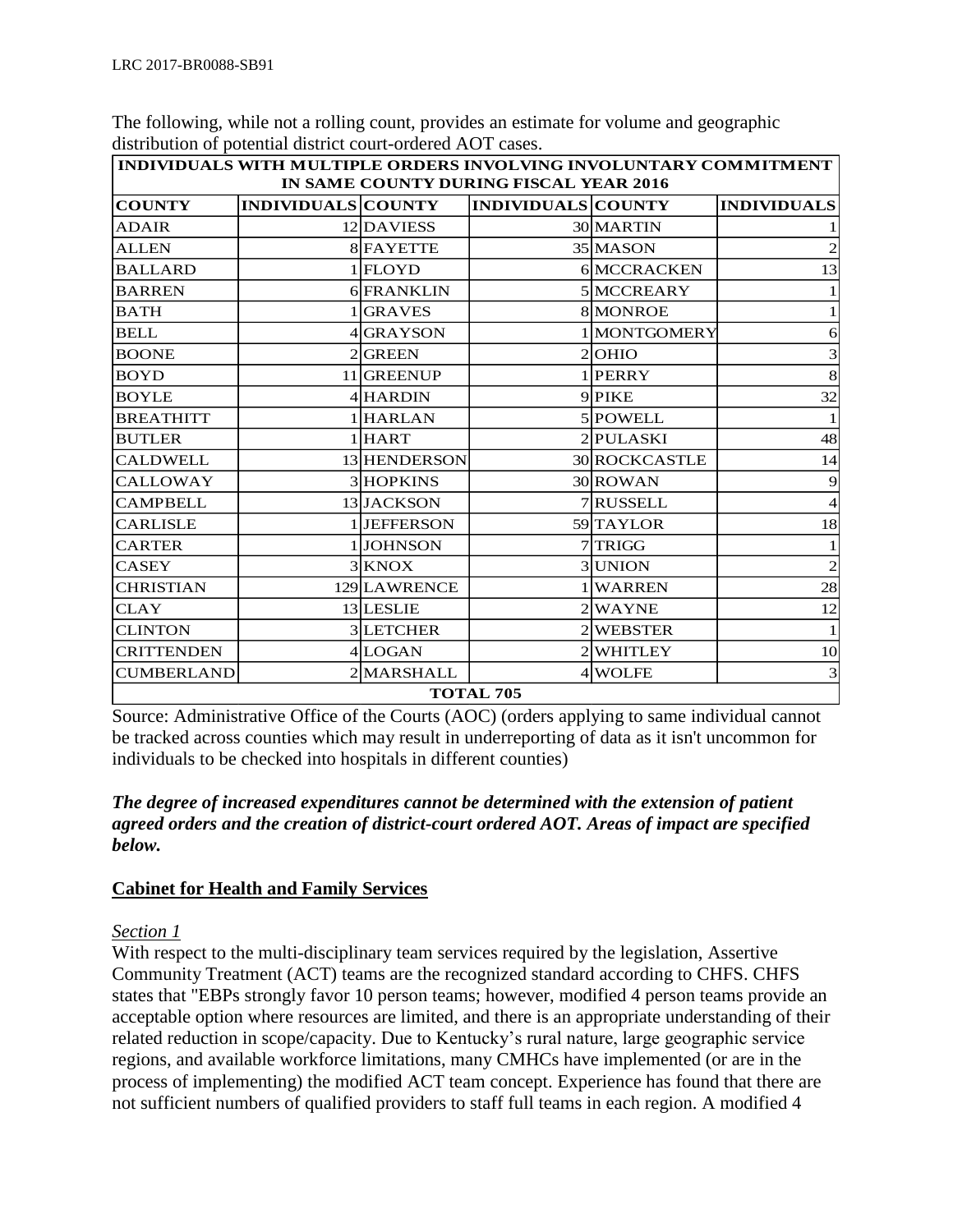person ACT team could serve up to 40 individuals at a time in optimal circumstances, but this capacity declines as geographic challenges and external demands (such as court appearances) increase."

Given that many modified ACT teams exist already and that the provisions specify a "multidisciplinary team", the CMHCs could be considered to be in fulfillment of the requirements in Section 1 of the legislation already, although ability to provide full ACT team services in each of the 120 counties (at least one 10 person team per CMHC, possibly more in high-population areas or large service regions) is constrained due to the above factors as well as limited funding. The funding necessary to support one full 10-member ACT team is in excess of \$1 million per year, which would be reduced with the modified 4-member ACT teams. Even with four-member ACT teams, there are establishment and maintenance (recruitment/turnover in rural areas, travel, support services, office space, court testimony) costs that are not eligible for Medicaid or other reimbursement.

While CHFS does not anticipate a significant change in the volume of community-based outpatient treatment agreed orders, CHFS does expect greater overall utilization of services and reporting requirements and, as a result of substantial failure to comply with patient agreed orders, possibly increased involuntary hospitalizations. CHFS states that there will be additional costs with Section 1, particularly when transferring supervision responsibility from the hospitals to CMHCs, some of which will not be reimbursed by Medicaid. At present, prior to the final hearing for an inpatient commitment, 60-day commitments are transferred from the hospitals to CMHCs with community-based outpatient treatment agreed orders and failure to comply with community-based outpatient treatment agreed orders will result in hospitalization pending the final hearing.

## *Sections 4 to 14*

With increased outpatient treatment orders, there would be an increased cost for the CMHCs to provide the additional services and reporting required by this bill. Without adequate funding necessary to support the various components of the bill, it would, in effect, bind CMHCs to provide services, including additional multi-disciplinary/ACT teams, they could not financially support and potentially divert resources from other services. The extent of this additional cost will depend upon the degree to which families and providers choose to file petitions for district court-ordered AOT, the extent to which judges grant such a request, and the degree to which hospitalizations occur as a result of the respondent's substantial failure to comply with courtordered AOT. The cost of this treatment will either be borne by Managed Care Organizations (MCOs), since the persons affected by this will most likely be Medicaid eligible, or the CMHCs providing the multi-disciplinary team, which is to be available 24 hours a day. How much of the total cost would be covered by Medicaid or health insurance is indeterminable. Private insurance and Medicaid can only pay for services determined to be medically necessary, which is consistent with the language in Section 1, Subsection 10 that requires services to be subject to the same medical necessity criteria by the Department for Medicaid Services and its contractors.

## **Department of Public Advocacy**

## *Section 1*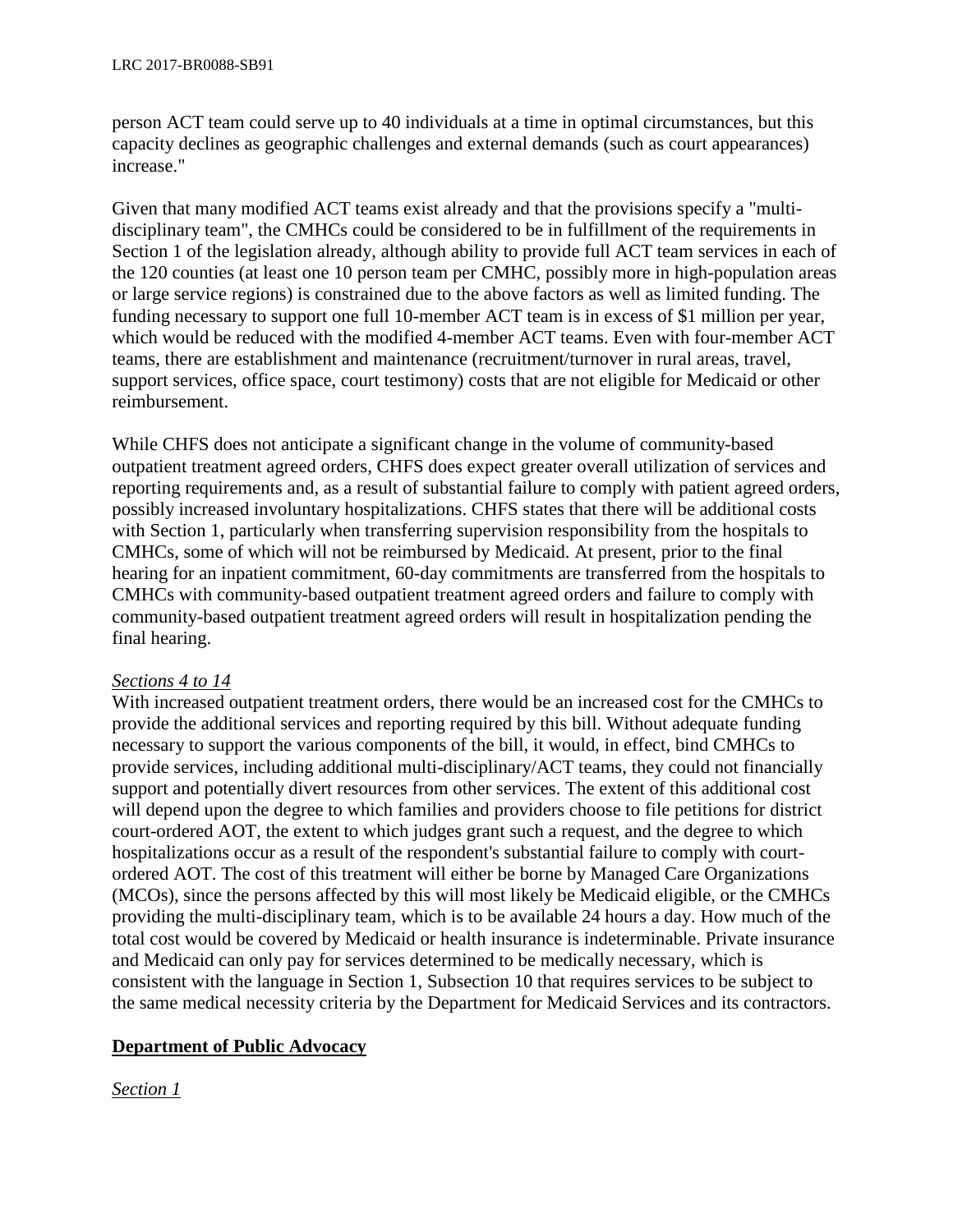The legislation allows the patient agreed order to be extended for up to two additional periods of up to 120 days each, rather than the present one additional period of up to 60 days, and adds reporting requirements regarding the respondent's compliance with the patient agreed order, which could result in compliance hearings at the court's discretion. While this wouldn't increase caseloads, the additional time involved in developing the terms of the patient agreed order, compliance hearings, and the added hearing for the other extension period would result in an increased workload. Even if extension hearings replace involuntary commitment hearings, that could be offset by compliance hearings. DPA states that their caseloads already exceed standards set by the National Advisory Commission on Criminal Justice and Goals by 55%. The cost for each additional full-time attorney is \$72,900 (salary and benefits).

## *Sections 4 to 14*

The increased time involved in developing the terms of the district court-ordered AOT, compliance hearings, and modification hearings would be in addition to the current procedures for involuntary commitment cases/community-based outpatient treatment agreed orders (respondent as well as treating qualified mental health professional may move the district court to change the terms of the court-ordered AOT at any time). DPA states 329 clients were involuntarily hospitalized two times or more in calendar year 2016. This, while not a rolling count, gives an estimate of the potential number of court-ordered AOT cases that could be handled by DPA per year. DPA also affirmed that, since 25 offices do not presently manage these types of cases, there would be training costs for attorneys, alternative sentencing workers, and investigators, as well as potential travel time and expenses to staff the smaller offices in the interim. Specific expenses would be dependent upon the volume and geographic distribution of district court-ordered AOT cases.

## **Protection and Advocacy (independent division within DPA)**

Depending upon the extent of the increased AOT orders, additional personnel may be needed to provide information and rights training to individuals with mental illness and their families. One staff attorney, \$74,800 (salary and benefits), and one disability rights advocate, \$59,200 (salary and benefits) was cited in the event that 2,300 people met the criteria for district courtordered AOT although it appears from AOC data above that the number of individuals may be significantly less.

### **Unified Prosecutorial System (County Attorneys)**

### *Section 1*

The compliance hearings and the added hearing for the other extension period would result in an increased workload. Even if extension hearings replace involuntary commitment hearings, that could be offset by compliance hearings. The cost for each additional full-time attorney is \$79,116 (salary and benefits).

### *Sections 4 to 14*

The compliance and modification hearings would be in addition to the current procedures for involuntary commitment cases/community-based outpatient treatment agreed orders (respondent as well as treating qualified mental health professional may move the district court to change the terms of the court-ordered AOT at any time). If an additional full-time attorney were needed at